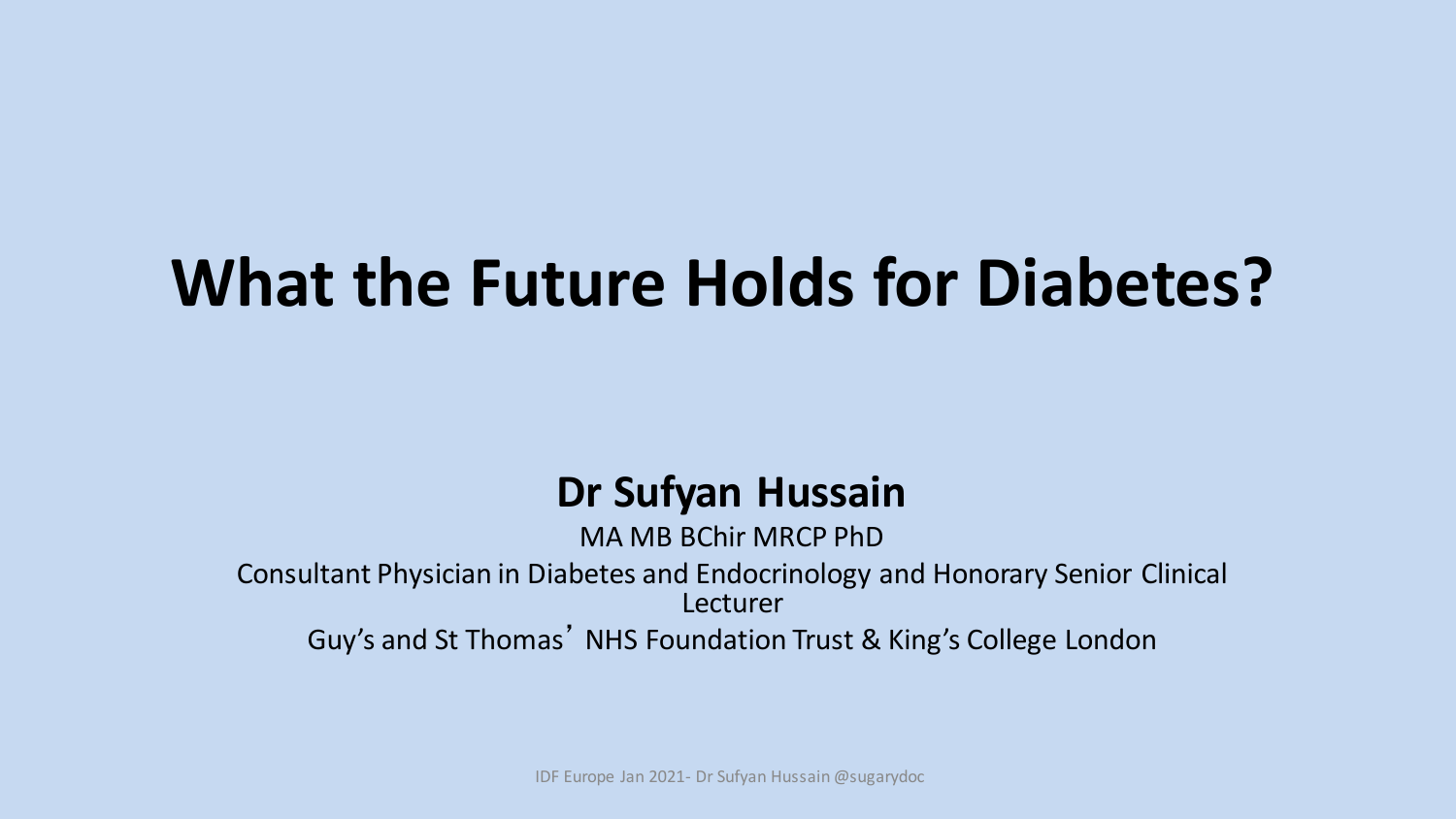## **Automation in Diabetes**

#### **3 rd world country, 1991**



#### **United Kingdom , 2021 4 Commercial Hybrid-Closed Loop Systems in the UK**



### **Where next?**

Dual hormone systems Speed of insulin action Sensor accuracy Algorithm improvements and AI Cost!!!



IDF Europe Jan 2021- Dr Sufyan Hussain @sugarydoc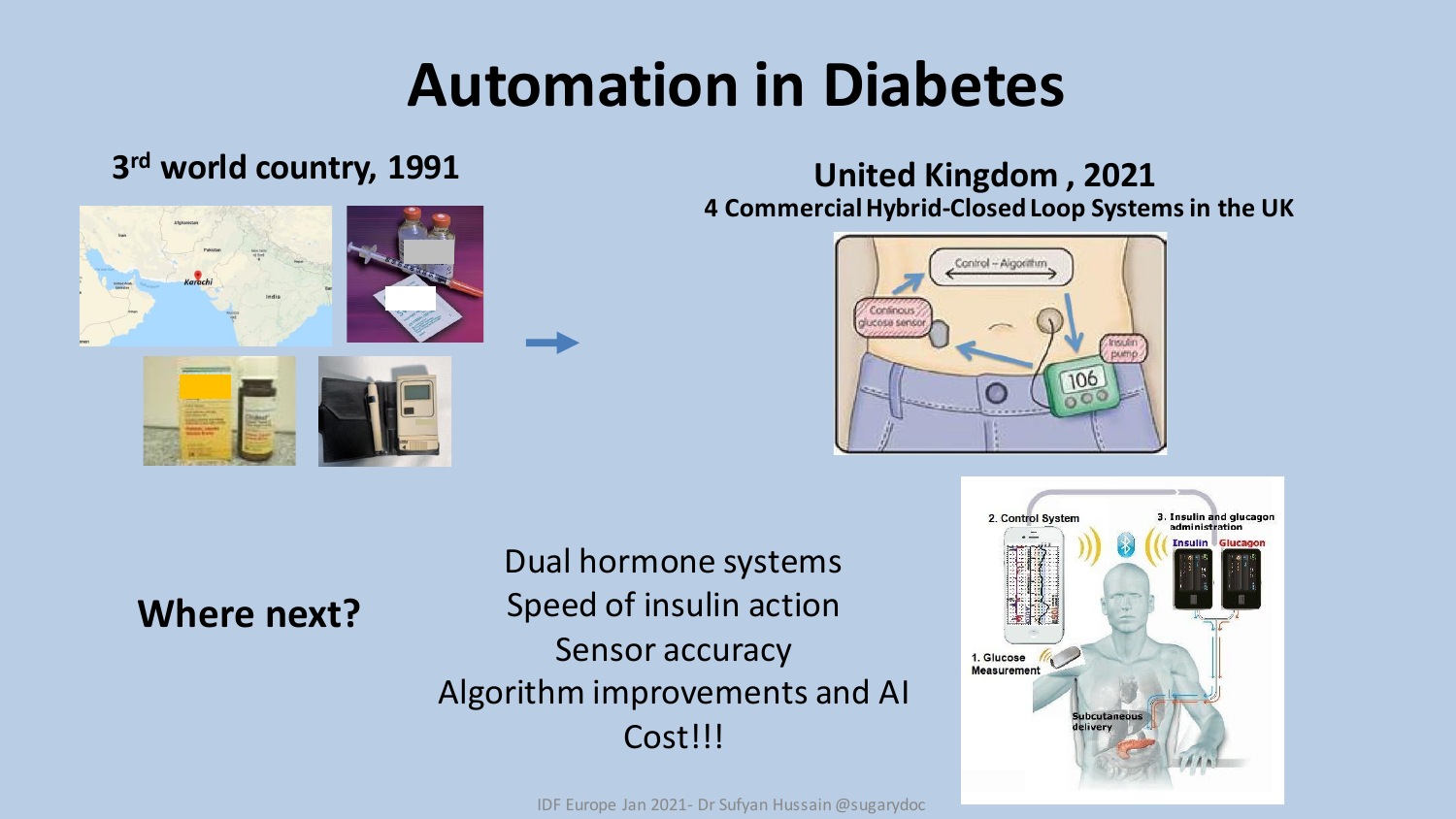## **Tackling access & digital literacy**

### **KEY PRIORITY STRONG IMPLICATIONS ALSO FOR TYPE 2 DIABETES**

### **Non-invasive glucose monitoring <b>SMS** Smart pens



**Lower continuous glucose sensors**





### **Smartphone based advisors**



#### **Lower cost pumps**



Also… Oral insulin Longer acting insulins

IDF Europe Jan 2021- Dr Sufyan Hussain @sugarydoc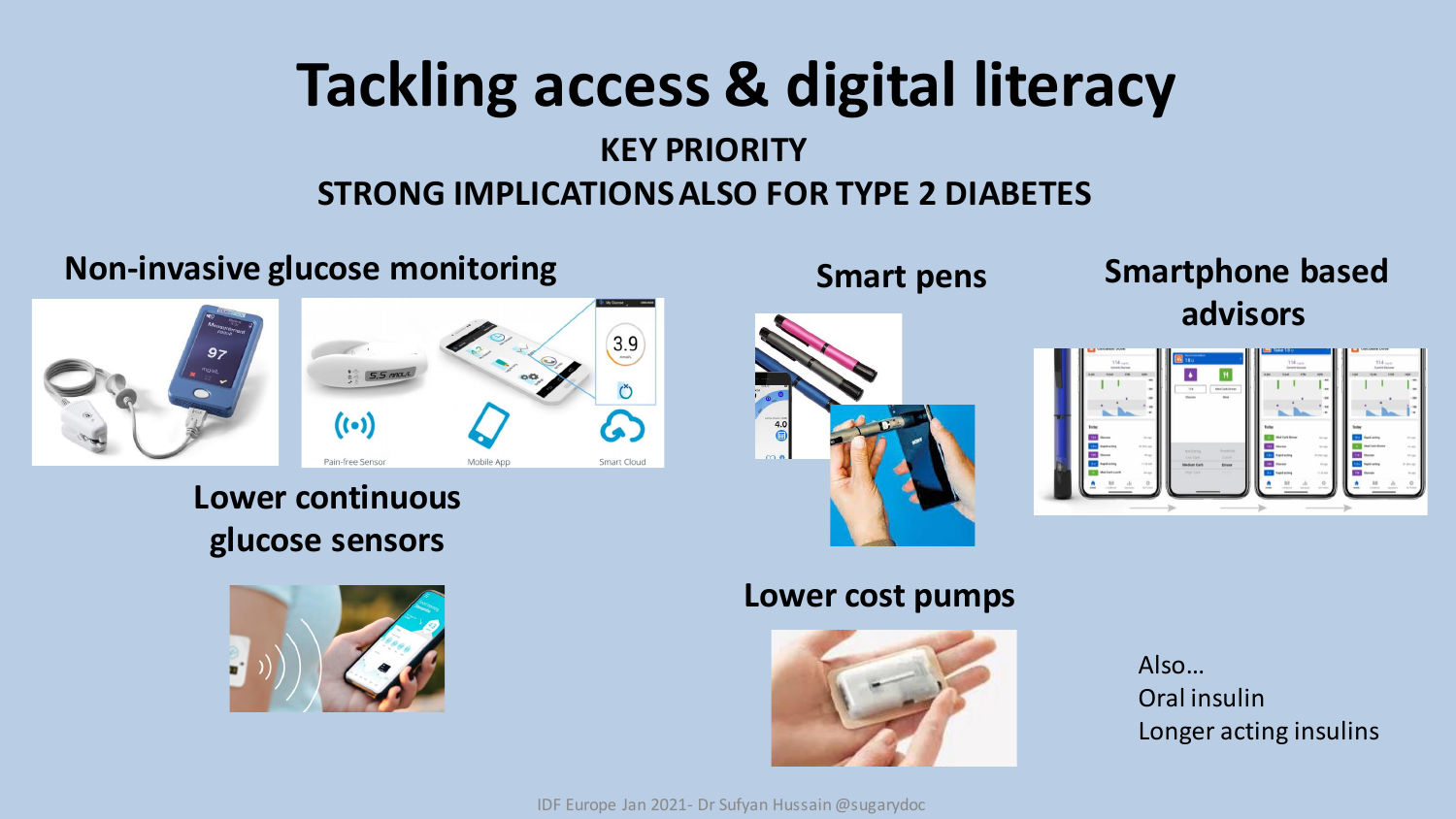# **Co-producing care?**

### **Technology driven and patient led care models**

|                                                                                                             | <b>OLD POWER VALUES</b>                                                                                                      | <b>NEW POWER VALUES</b>                                                       |
|-------------------------------------------------------------------------------------------------------------|------------------------------------------------------------------------------------------------------------------------------|-------------------------------------------------------------------------------|
| <b>THE NHS</b>                                                                                              | Managerialism, institutionalism,<br>representative governance                                                                | Informal, opt-in decision making; self-<br>organization; networked governance |
| <b>IN 2030</b>                                                                                              | Exclusivity, competition, authority,<br>resource consolidation                                                               | Open source collaboration, crowd<br>wisdom, sharing                           |
|                                                                                                             | Discretion, confidentiality, separation<br>between private and public spheres                                                | <b>Radical transparency</b>                                                   |
|                                                                                                             | Professionalism, specialization                                                                                              | Do-it-ourselves, "maker culture"                                              |
| A VISION OF A PEOPLE-POWERED.<br><b>KNOWLEDGE-POWERED HEALTH SYSTEM</b>                                     | Long-term affiliation and loyalty,<br>less overall participation                                                             | Short-term, conditional affiliation:<br>more overall participation            |
| Jessica Bland, Halima Khan, John Loder,<br>Topics -<br><b>Publications</b><br>Tom Symons and Stian Westlake | Events Courses Consultancy and support > About us<br><b>Blog</b>                                                             | <b>HBR.ORG</b>                                                                |
| Home > Publications ><br>need<br>Local service design Population health                                     | <b>Shared responsibility for</b><br>health: the cultural change we<br>Integrated care New models of care Patient involvement |                                                                               |

#### **Driver: NEED FOR EMPOWERMENT**

Different healthcare access globally

Cost of care Burden of care Need for peer support



IDF Europe Jan 2021- Dr Sufyan Hussain @sugarydoc

**1990's – cut test strips in half!** 



#### **"DIY" or Open-source systems**



**"DIY" real-time cgm**

**By product**

**"PAY IT** 

**FORWARD"**